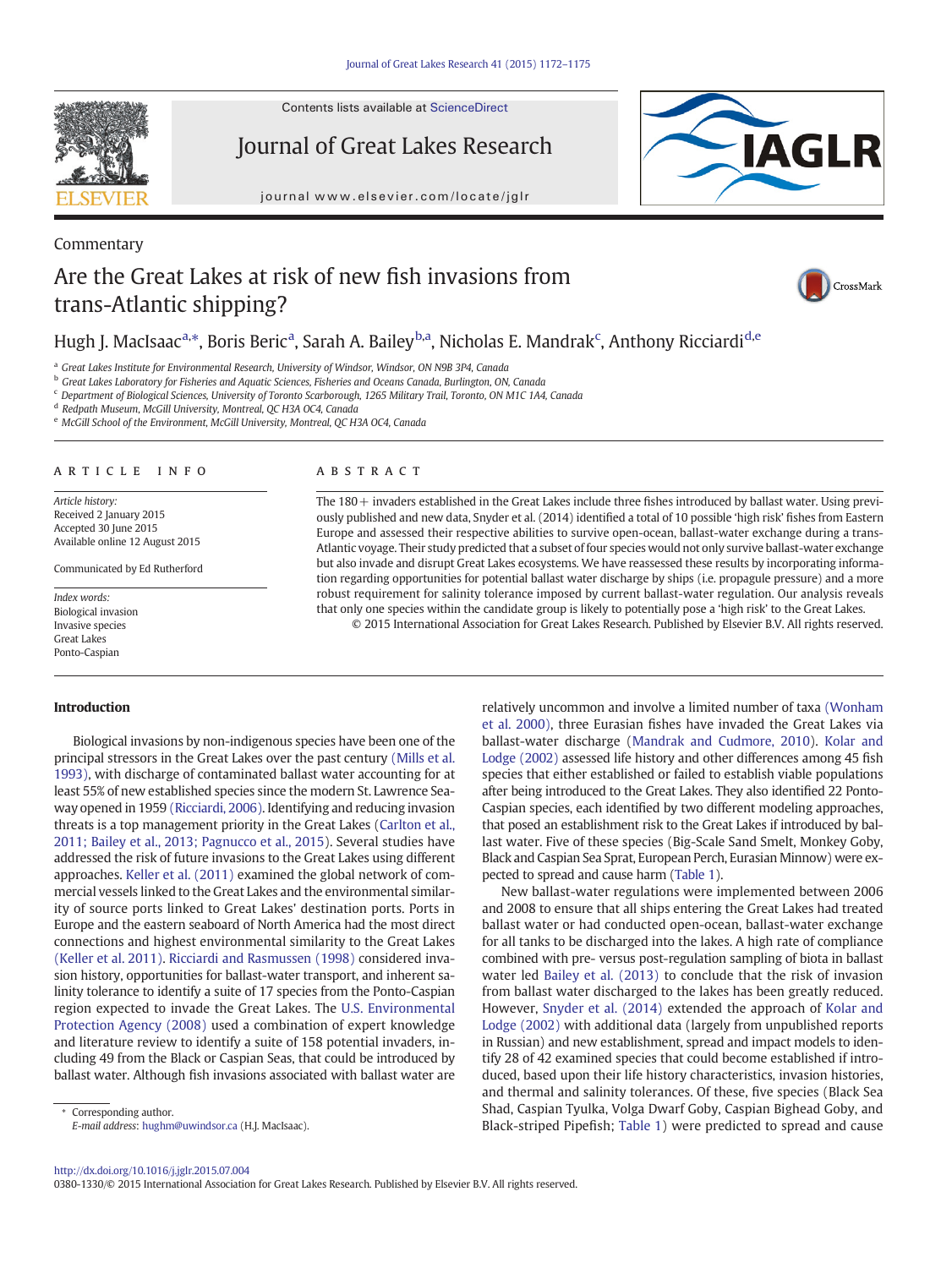### <span id="page-1-0"></span>Table 1

Ten Ponto-Caspian fish species identified in Kolar and Lodge (2002) or [Snyder et al. \(2014\)](#page-3-0) as being at high risk of invading, spreading and disrupting the Great Lakes. Number of discharge events describes the number of ballast tanks discharged between 2009 and 2014 inclusive into the Great Lakes by ships arriving from Eurasian ports inhabited by the species. Probability of Introduction refers to [Snyder et al.'s \(2014\)](#page-3-0) (Table 5) assessment regarding lack of effectiveness of ballast-water exchange. All fish in the table are believed capable of reproducing in fresh water

| Common name <sup>a</sup> | Scientific name <sup>a</sup>    | Salinity tolerance (ppt) | Number of discharge events <sup>b</sup> | Study source <sup>1</sup> | Probability of introduction |
|--------------------------|---------------------------------|--------------------------|-----------------------------------------|---------------------------|-----------------------------|
| Big-Scale Sand Smelt     | Atherina boyeri                 | 77 <sup>c</sup>          | 6397                                    |                           | High                        |
| Black-Striped Pipefish   | Syngnathus abaster <sup>d</sup> | 60 <sup>e</sup>          | 2288                                    |                           | High                        |
| Monkey Goby              | Neogobius fluviatilis           | 46 <sup>t</sup>          | 237                                     |                           | High                        |
| <b>Black and Caspian</b> | Clupeonella                     | $34^{\circ}$             | 217                                     |                           | Moderate                    |
| Sea Sprat                | cultriventris                   |                          |                                         |                           |                             |
| Black Sea Shad           | Alosa maeotica                  | 16 <sup>t</sup>          | 165                                     |                           | Moderate                    |
| European Perch           | Perca fluviatilis               | 10 <sup>h</sup>          | 6953                                    |                           | Low                         |
| Eurasian Minnow          | Phoxinus phoxinus               |                          | 6714                                    |                           | Low                         |
| Caspian Tyulka           | Clupeonella caspia              | 36 <sup>e</sup>          |                                         |                           | Low                         |
| Volga Dwarf Goby         | Hyrcanogobius bergi             | 14 <sup>t</sup>          |                                         |                           | Moderate                    |
| Caspian Bighead Goby     | Ponticola gorlap                | 14 <sup>t</sup>          |                                         |                           | Moderate                    |

<sup>a</sup> [Kottelat and Freyhoff, 2007](#page-3-0).

S.A. Bailey, DFO (pers. comm).

 $^{\circ}$  [Palmer et al., 1979](#page-3-0).

 $S$ ynonym  $= S$ . nigrolineatus.

Freshwater fishes of Iran website [\(www.briancoad.com](http://www.briancoad.com)).

[Snyder et al., 2014.](#page-3-0)

 $g$  [Food and Agriculture Organization website \(FAO.org\)](#page-2-0).

[Bein and Ribi \(1994\).](#page-2-0)

Study sources: 1 indicates Kolar and Lodge (2002), while 2 refers to [Snyder et al. \(2014\).](#page-3-0)

<sup>j</sup> Most tolerant life stage was used.

harm in the Great Lakes. [Snyder et al. \(2014\)](#page-3-0) then combined results for the 10 high-risk species identified in their study with those of [Kolar and](#page-2-0) [Lodge \(2002\)](#page-2-0) and considered the predicted effectiveness of ballastwater exchange at preventing their successful introduction to the Great Lakes. Species were expected to withstand open ocean ballast-water exchange if they could tolerate exposure to 40–50% (14–17 ppt) seawater [\(Snyder et al. 2014\)](#page-3-0). Their analysis highlighted four species (Monkey Goby, Big-Scale Sand Smelt, Caspian Tyulka, Black-striped Pipefish) that would likely survive ballast-water exchange and, thus, constitute the greatest risk of invasion, spread, and harm [\(Snyder et al., 2014\)](#page-3-0).

We are concerned by a number of aspects regarding this analysis, particularly the probable introduction effort (i.e. propagule pressure) for each species, definition of salinity tolerance with application to ballast-water exchange, and differences in acute versus chronic exposure to saline water. Burgeoning research indicates that the more propagules introduced to an ecosystem, the higher the likelihood that a species will successfully establish (e.g. [Carlton et al., 2011; Blackburn](#page-2-0) [et al., 2015\)](#page-2-0). The total number of propagules introduced consists of both the number of introduction events and the number of individuals introduced per event. Previous work on salmonid introductions revealed that both factors affect establishment success ([Colautti, 2005](#page-2-0)). Therefore, the number of propagules loaded at the source port by a ship and the number of ballast water discharge events by ships potentially carrying propagules to a new habitat (i.e. number of events) from that port are critical to the outcome of invasion success. [Snyder](#page-3-0) [et al. \(2014\)](#page-3-0) acknowledged that abundance data were important but not available for ballast water, while [Kolar and Lodge \(2002\)](#page-2-0) did not include introduction effort in their modeling study. We utilized data from Transport Canada's regulatory ballast water database to identify all transoceanic vessels carrying ballast water that entered the St. Lawrence Seaway between 2009 and 2014 and recorded source ports from which their ballast water is reported to have originated. We then summed the number of ballast water tank discharge events possibly carrying each of the high-risk fish species from ports in Eurasia where the fishes are known to occur (Table 1). As information on fish abundance in ballast tanks of these vessels was not available, we assumed that each port would potentially contribute a similar number of individuals of a particular species. Our approach is conservative in that we assume that our target species are present in every ballast tank filled at a port where the fishes are known to occur. In reality, the probability that our target species are taken into ballast tanks is likely much lower since larval and juvenile fishes, which are most likely to be transported [\(Wonham et al., 2000](#page-3-0)), may exhibit strong spatial and temporal variation in abundance in coastal environments, including ports (e.g. [Azeiteiro et al., 2006](#page-2-0)). We classified potential propagule pressure as low (0–3476 events—below the midpoint), or high (3477–6953 events—above the midpoint) based upon the number of ballast tanks discharged ( $=$ events) by vessels potentially carrying that species.

Furthermore, we considered the reported salinity tolerance for each of the top ten species, obtained either from [Snyder et al. \(2014\)](#page-3-0) or from published literature. We simplified Snyder et al.'s approach by assuming that the life stage with the highest reported salinity tolerance is being transported (i.e. worst-case scenario) for the Black and Caspian Sea Sprat, the one species identified with life-stage-specific salinity tolerances. We also employed a binary classification system for salinity tolerance ( $\leq$ 30 ppt;  $\geq$ 30 ppt) of these fishes, because all ships entering the Great Lakes with foreign ballast water are inspected by USA or Canadian government officials and required to demonstrate that ballast-water salinity is at least 30 ppt if the vessel intends to discharge the water within the system (see [Bailey et al., 2013\)](#page-2-0). In fact, all of the species in the category  $<$  30 ppt have salinity tolerance  $<$  17 ppt and, thus, should



Fig. 1. Number of ballast tank discharges into the Great Lakes between 2009 to 2014 inclusive with water originating from European ports inhabited by ten perceived 'high risk' invaders (see Table 1) versus salinity tolerance of the species. Vertical dotted line represents legal minimum salinity requirement for foreign ballast water discharged into the Great Lakes. The two highest risk species are labeled. Overlapping points at 14 ppt salinity tolerance have been slightly offset.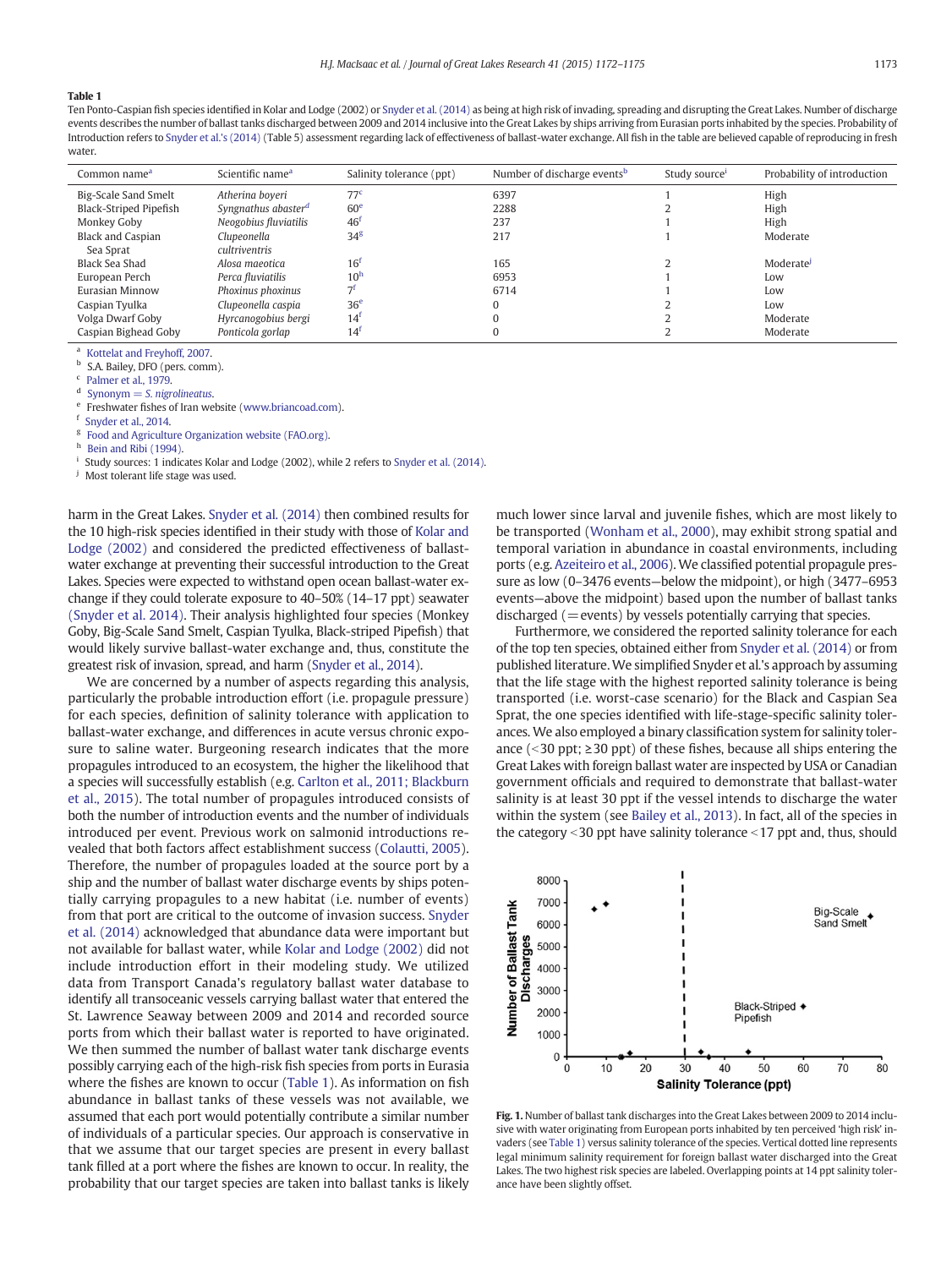<span id="page-2-0"></span>not tolerate open ocean ballast-water exchange. Given that all ships are inspected, our salinity tolerance requirement for 'high risk' designation is more realistic and stringent (i.e.  $≥$ 30 versus  $≥$ 14 ppt; [Fig. 1](#page-1-0)) than that applied by [Snyder et al. \(2014\).](#page-3-0)

When potential propagule pressure and salinity tolerance are jointly considered, the probability of survival (in ballast water) and arrival to the Great Lakes (which we equate with introduction) may be classified as either low or high. We considered probability of introduction to be low when either potential propagule pressure and/or salinity tolerance was low and high only when both factors were high. As the overall biological risk of a potential invasive species is a product of probability of introduction and the magnitude of predicted undesirable consequences [\(Mandrak et al., 2012\)](#page-3-0), nine of the 10 species with low probability of introduction would have an overall risk of 'low', regardless of potential impact [\(Table 1\)](#page-1-0). Five species identified as 'high risk' by [Snyder et al. \(2014\)](#page-3-0) and two species identified by Kolar and Lodge (2002) are considered 'low risk' here as a result of low potential propagule pressure ([Table 1](#page-1-0)). For example, of the seven species in the low propagule pressure category, only one (Black-striped Pipefish) may have had more than 237 potential introduction events into the Great Lakes over the six years from ports within its known range, and three species appear to have had null propagule pressure, with no ballast water discharges originating from ports occupied by the species [\(Table 1\)](#page-1-0). Two additional 'high risk' species (European Perch, Eurasian Minnow) highlighted in Kolar and Lodge (2002) occur in ports frequented by many vessels carrying ballast water to the Great Lakes, though neither species can tolerate open-ocean, ballast-water exchange and thus should pose low risk [\(Fig. 1](#page-1-0)).

Of the original ten 'high risk' fish species, only one—Big-Scale Sand Smelt (Atherina boyeri)—has a high risk of introduction and high salinity tolerance [\(Fig. 1\)](#page-1-0). This species was identified as a potential nuisance by Kolar and Lodge (2002), an assessment with which we agree. It has invaded central European lakes, and its planktivory is thought to exert cascading effects in the food web ([Kücük et al., 2012\)](#page-3-0).

A second species, the Black-striped Pipefish, has high salinity tolerance but a 'low' number of ballast-water discharge events that could introduce it to the Great Lakes based on our binary classification [\(Table 1](#page-1-0)). A more conservative approach would suggest that this species poses a moderate risk considering that 2288 ballast-tank discharges could have delivered this species between 2009 and 2014. Although the Black-striped Pipefish has an invasion history in central Europe, largely related to colonization of newly created reservoirs and accidentally introduction with mysids in the Volga River basin (Kiryukhina, 2013), and is hypothesized to have been introduced to the Danube River by ships from the Black Sea (Cakić et al., 2002), it has no verified history of ship dispersal [\(Wonham et al., 2000](#page-3-0)). Moreover, it has no documented impacts in invaded waterbodies, possibly due to low abundance (Gavlena, 1974; Cakić et al. 2002; Kiryukhina, 2013). Thus, this species seems an unlikely candidate to invade and disrupt ecosystems in the Great Lakes.

Our analysis of risk is subject to change if species distributions expand to key trade ports in Europe or if trade patterns shift to include areas where these species occur. While some of the aforementioned species are abundant in source ports, thus increasing the likelihood of uptake of a large(r) number of individuals, open-ocean ballast-water exchange should strongly diminish potential propagule pressure by purging most entrained taxa at sea (see Bailey et al., 2013). It is for individuals remaining in ballast tanks after exchange that salinity tolerance becomes a relevant issue.

Current models of salinity tolerance often depend on literature reports of extant salinity values in natural ecosystems where species occur. It is not clear whether these reports, which essentially assess chronic exposure to salinity, provide realistic assessments of species' adaptive capabilities experienced during ballast-water exchange. Two types of exchange are possible depending on a vessel's stability requirements and stress limits. The first, flow-through method, involves replacement of ballast water in tanks by pumping through at least three times the volume of the ballast tank, gradually increasing salinity to the extant ocean value. The second method, sequential exchange, is more akin to acute exposure as it involves emptying and then refilling ballast tanks to achieve at least a 95% volumetric exchange. For any organisms that remain in a ballast tank during and after exchange, the former method would provide an enhanced opportunity for physiological adjustment to the influx of high salinity water, while the latter would pose a major challenge to all but the most adept osmoregulators. Nevertheless, given that ballast-water exchange procedures take from a few hours to ~2 days to complete (depending on the number of tanks being managed simultaneously, pumping rate, and tank volumes), the time available for acclimation may be brief and abundance of original organisms left alive in the tanks may be sharply reduced.

Bailey et al. (2013) explored differences in invertebrate species richness and abundance in ballast water before and after mandatory ballast-water exchange was implemented for the Great Lakes and concluded that the procedure provided strong but incomplete protection. Comparable studies have not been conducted for fish species carried in ballast water; however, the lack of reported invasions of fish species in the Great Lakes in the last 25 years provides circumstantial, although admittedly inconclusive, evidence that opportunities for trans-Atlantic invasions have been reduced by ballast-water policies enacted for full tanks in 1993 and for partial or 'empty' tanks in 2006 by the USA and Canada, respectively. Fish invasion risks associated with other vectors (e.g. live trade, canals) remain substantial ([Mandrak and Cudmore,](#page-3-0) [2010; Pagnucco et al., 2015\)](#page-3-0), and we argue that these need to be addressed with greater urgency. Based on our assessment of the results of previous studies, the absence of recent fish invaders, and mandatory ballast-water exchange/flushing for all foreign vessels, the Great Lakes are currently likely at low risk of new fish invasions from trans-Atlantic shipping.

### Acknowledgments

We thank two anonymous reviewers and Dr. Ed Rutherford for helpful comments.

### References

- Azeiteiro, U.M., Bacelar-Nicolau, L., Resende, P., Goncalves, F., Pereira, M.J., 2006. [Larval](http://refhub.elsevier.com/S0380-1330(15)00142-2/rf0105) fi[sh distribution in shallow coastal waters off North Western Iberia \(NE Atlantic\).](http://refhub.elsevier.com/S0380-1330(15)00142-2/rf0105) [Estuar. Coast. Shelf Sci. 69, 554](http://refhub.elsevier.com/S0380-1330(15)00142-2/rf0105)–566.
- Bailey, S.A., Deneau, M.G., Jean, L., Wiley, C.J., Leung, B., MacIsaac, H.J., 2013. [Evaluating](http://refhub.elsevier.com/S0380-1330(15)00142-2/rf0010) effi[cacy of an environmental policy to prevent biological invasions. Environ. Sci.](http://refhub.elsevier.com/S0380-1330(15)00142-2/rf0010) [Technol. 45, 2554](http://refhub.elsevier.com/S0380-1330(15)00142-2/rf0010)–2561.
- Bein, R., Ribi, G., 1994. [Effects of larval density and salinity on the development of perch](http://refhub.elsevier.com/S0380-1330(15)00142-2/rf0015) larvae (Perca fluviatilis [L.\). J. Aquat. Sci. 56, 97](http://refhub.elsevier.com/S0380-1330(15)00142-2/rf0015)–105.
- Blackburn, T.M., Lockwood, J.L., Cassey, P., 2015. The infl[uence of numbers on invasion](http://refhub.elsevier.com/S0380-1330(15)00142-2/rf0020) [success. Mol. Ecol. 24, 1942](http://refhub.elsevier.com/S0380-1330(15)00142-2/rf0020)–1953.
- Cakić, P., Lenhardt, M., Mićković, D., Sekulić, N., Budakov, L.J., 2002. [Biometric analysis of](http://refhub.elsevier.com/S0380-1330(15)00142-2/rf0025) Syngnathus abaster [populations. J. Fish Biol. 60, 1562](http://refhub.elsevier.com/S0380-1330(15)00142-2/rf0025)–1569.
- Carlton, J.T., Ruiz, G.M., Byers, J.E., Cangelosi, A., Dobbs, F.C., Grosholz, E.D., Leung, B., MacIsaac, H.J., Wonham, M.J., 2011. [Assessing the Relationship Between Propagule](http://refhub.elsevier.com/S0380-1330(15)00142-2/rf0030) [Pressure and Invasion Risk in Ballast Water. National Research Council \(USA\),](http://refhub.elsevier.com/S0380-1330(15)00142-2/rf0030) [Water Science and Technology Board, U.S. National Academies \(123 pp.\).](http://refhub.elsevier.com/S0380-1330(15)00142-2/rf0030)
- Colautti, R.I., 2005. [Are characteristics of introduced salmonid](http://refhub.elsevier.com/S0380-1330(15)00142-2/rf0035) fishes biased by propagule [pressure? Can. J. Fish. Aquat. Sci. 62, 950](http://refhub.elsevier.com/S0380-1330(15)00142-2/rf0035)–959.
- Food and Agriculture Organization of the United Nations Fisheries Aquaculture Department. [http://www.fao.org/](http://www.fao.org/fishery/en)fishery/en (Accessed 1 January, 2015).
- Freyhof, J., Kottelat, M., 2008. [Syngnathus abaster. The IUCN Red List of Threatened Spe](http://refhub.elsevier.com/S0380-1330(15)00142-2/rf9100)[cies. Version 2015 \(2\)](http://refhub.elsevier.com/S0380-1330(15)00142-2/rf9100).
- Gavlena, F.K., 1974. [Chernomorskaya pukhloshchekaya igla-ryba](http://refhub.elsevier.com/S0380-1330(15)00142-2/rf0040) Syngnathus nigrolineatus Eichwald — [a new element of the ichthyofauna of Volga Reservoirs. J. Ichthyol. 14,](http://refhub.elsevier.com/S0380-1330(15)00142-2/rf0040) 919–[920.](http://refhub.elsevier.com/S0380-1330(15)00142-2/rf0040)
- Keller, R.P., Drake, J.M., Drew, M.B., Lodge, D.M., 2011. [Linking environmental conditions](http://refhub.elsevier.com/S0380-1330(15)00142-2/rf0045) [and ship movements to estimate invasive species transport across the global shipping](http://refhub.elsevier.com/S0380-1330(15)00142-2/rf0045) [network. Divers. Distrib. 17, 93](http://refhub.elsevier.com/S0380-1330(15)00142-2/rf0045)–102.
- Kiryukhina, N.A., 2013. [Morphological variability in black-striped pipe](http://refhub.elsevier.com/S0380-1330(15)00142-2/rf0050)fish Syngnathus nigrolineatus [in relation to its invasion into the Volga Basin reservoirs. Russ. J. Biol. In](http://refhub.elsevier.com/S0380-1330(15)00142-2/rf0050)[vasion 4, 149](http://refhub.elsevier.com/S0380-1330(15)00142-2/rf0050)-155
- Kolar, C.S., Lodge, D.M., 2002. [Ecological predictions and risk assessment for alien](http://refhub.elsevier.com/S0380-1330(15)00142-2/rf9000) fishes in [North America. Science 298, 1233](http://refhub.elsevier.com/S0380-1330(15)00142-2/rf9000)–1236.